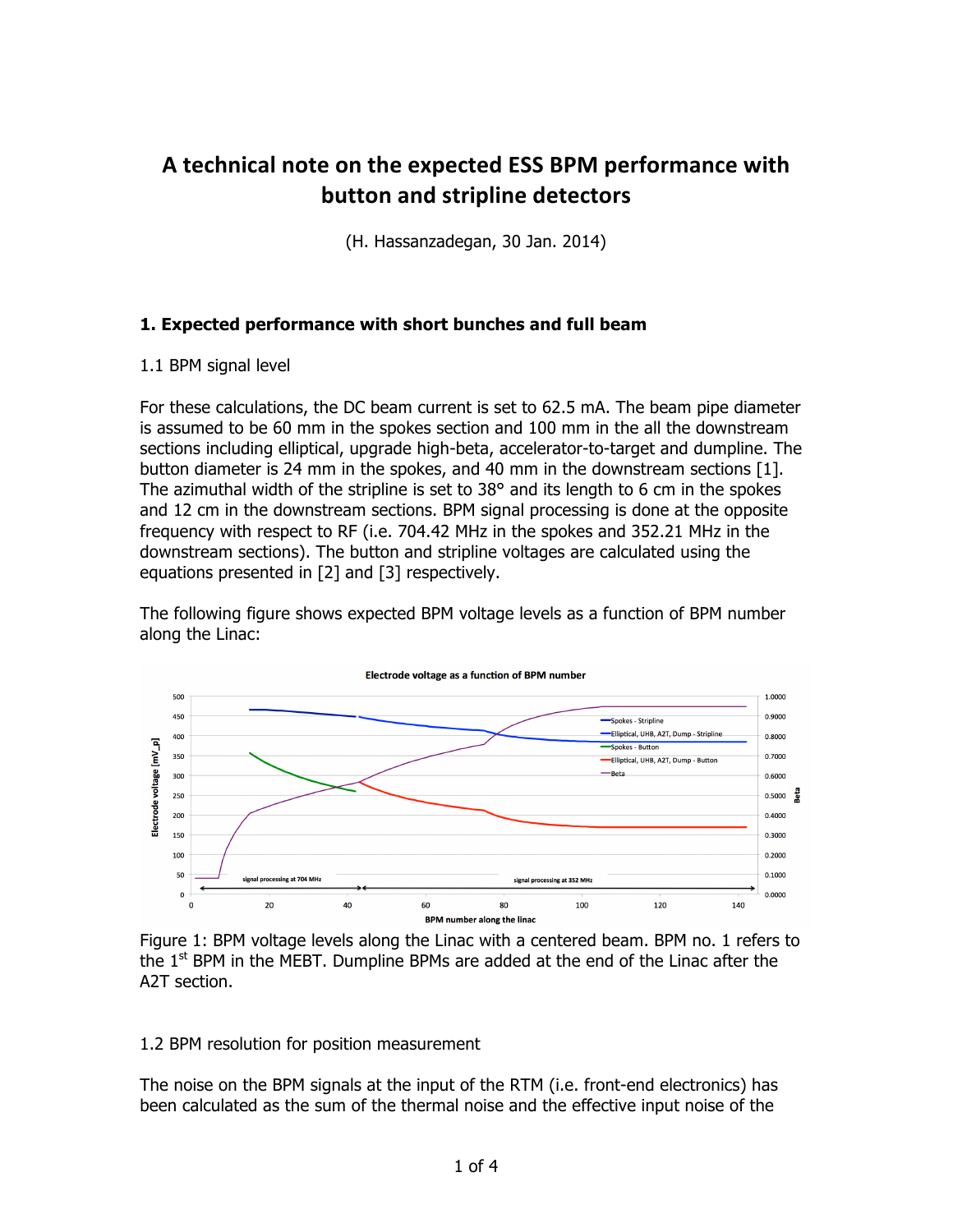RTM [4]. The thermal noise has been calculated for an RTM analog bandwidth of 10 MHz and room temperature.

Four cases are considered:

| Case A:    | Beam pipe diameter = $60$ mm, $E = 92$ MeV, Beta = $0.41$   |
|------------|-------------------------------------------------------------|
| Case $B$ : | Beam pipe diameter = 60 mm, $E = 217$ MeV, Beta = 0.58      |
| Case C:    | Beam pipe diameter = $100$ mm, E = $217$ MeV, Beta = $0.58$ |
| Case $D$ : | Beam pipe diameter = $100$ mm, E = $2$ GeV, Beta = $0.95$   |

For these cases, position resolution with a centered beam has been calculated based on the S/N ratio:

| Case A: | Button: $3.32 \mu m$ ,  | Stripline: 2.53 µm |
|---------|-------------------------|--------------------|
| Case B: | Button: 4.69 µm,        | Stripline: 2.64 µm |
| Case C: | Button: $6.20 \mu m$ ,  | Stripline: 2.29 µm |
| Case D: | Button: $10.16 \mu m$ , | Stripline: 2.67 µm |

It should be noted that the maximum acceptable BPM voltage at the input of the frontend electronics is limited 1  $V_p$ . Therefore, stripline voltages higher than 460 m $V_p$ (centered beam) are expected to have a negligible effect on the performance improvement as they will have to be attenuated to avoid electronics damages.

1.3 BPM resolution for phase measurement

With a full beam, the noise, which is superimposed on the BPM signals, is expected to have a negligible effect on the resolution of the phase measurement. The dominant source of error will be the jitter of the ADC clock. Assuming 1 ps of clock jitter [5], a rough estimation of the phase error will be:

| Case A: | $0.13^{\circ}$ | (direct sampling in 352 MHz) |
|---------|----------------|------------------------------|
| Case B: | $0.13^{\circ}$ | (direct sampling in 352 MHz) |
| Case C: | $0.02^{\circ}$ | (sampling in IF)             |
| Case D: | $0.02^{\circ}$ | (sampling in IF)             |

1.4 Time-Of-Flight measurement with the BPMs

For TOF measurements, the beam phase at two BPM locations will be compared to each other. The phase difference will be proportional to the beam velocity; hence, it can be used to calculate the beam energy. Here, it is assumed that two successive BPMs will be used for the TOF measurements. If the distance between the two measurement points is larger, the phase measurement error will be smaller, but the phase measurement range will become more limited as well. Also, the integer part of the RF periods between the two measurement points will be lost in the measurement. It is preferred to use two successive BPMs for the TOF measurements. Using distanced BPMs may technically add to the complexity.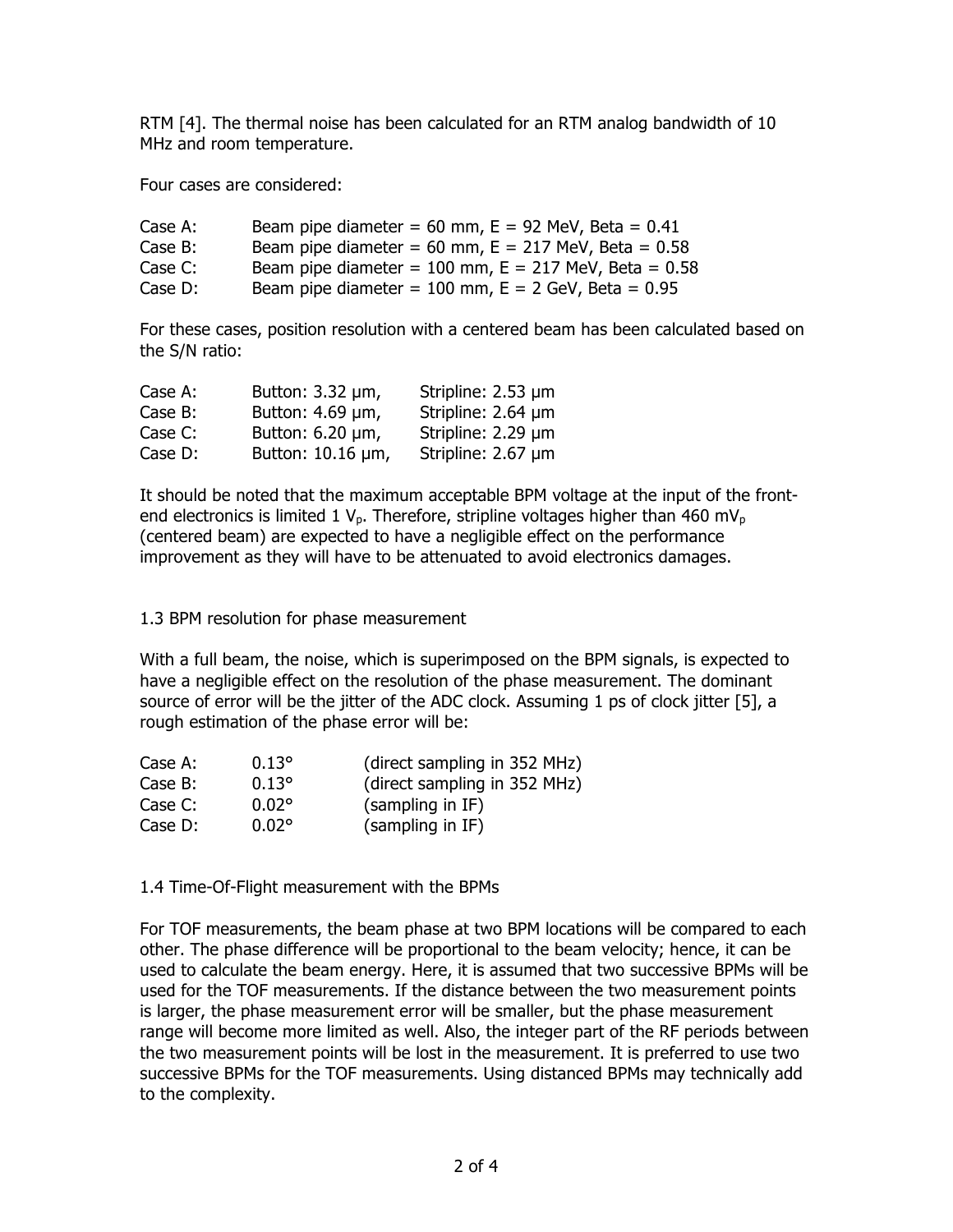Assuming that the distance between the two successive BPMs is 0.5 m, at E=2 GeV, the 0.2° phase resolution (BPM specifications) will translate into 1.2% of error in online energy measurements. At lower energies, measurement will be subject to a smaller error, ex. at E=217 MeV, the error will be 0.15%.

## **2. Expected performance under off-optimal conditions**

Off-optimal refers to conditions such as a short pulse width or a low-current or a debunched beam.

The electronics settling time is expected to be about 1-2 µs (still to be verified). If the pulse width is shorter than the settling time of the electronics, measurements will be subject to large errors.

With no powered cavity after the spokes section, the longitudinal beam size will increase by 100 mm approximately within each 150 m of the Linac length [6]. This will result in a bunch length of 330 mm approximately in the A2T section. With this bunch length, there will be a large overlap between successive bunches and the 352 MHz harmonic of the beam current will be by a factor of 3600 smaller than a bunched beam. With such a small signal, the BPM resolution will be extremely poor (17 mm according to the calculations). If the beam current is decreased to 6.25 mA, the BPM signal will further decrease and it will go below the noise level.

At shorter distances from the spokes, the BPM system might still be able to give a rough estimation of the beam position. For example, at 150 m downstream of the spokes, the expected resolution with a 6.25 mA beam is about 200 µm.

## **3. Summary and conclusions**

The current design of the ESS BPM system assumes button BPMs in the spokes and the downstream Linac sections. The design is based on the European XFEL button, but with larger diameters to provide enough voltage for the electronics. Calculations show that with a 62.5 mA bunched beam, position and phase resolutions of 10  $\mu$ m and 0.2 $\degree$ respectively will be achievable.

With stripline detectors, the electrode voltage will be larger and the position resolution will be slightly improved. However, the additional cost and complexity that will result in from using stripline detectors might not be justifiable.

If the beam gets longitudinally de-bunched downstream of the spokes, when it reaches the A2T section, there will be a large overlap between successive bunches and the beam current will be very close to DC. The 352 MHz beam harmonic will then be extremely small, and in practice, it might not be possible to distinguish it from the noise. In this condition, regardless of the electrode type, the beam position cannot be measured